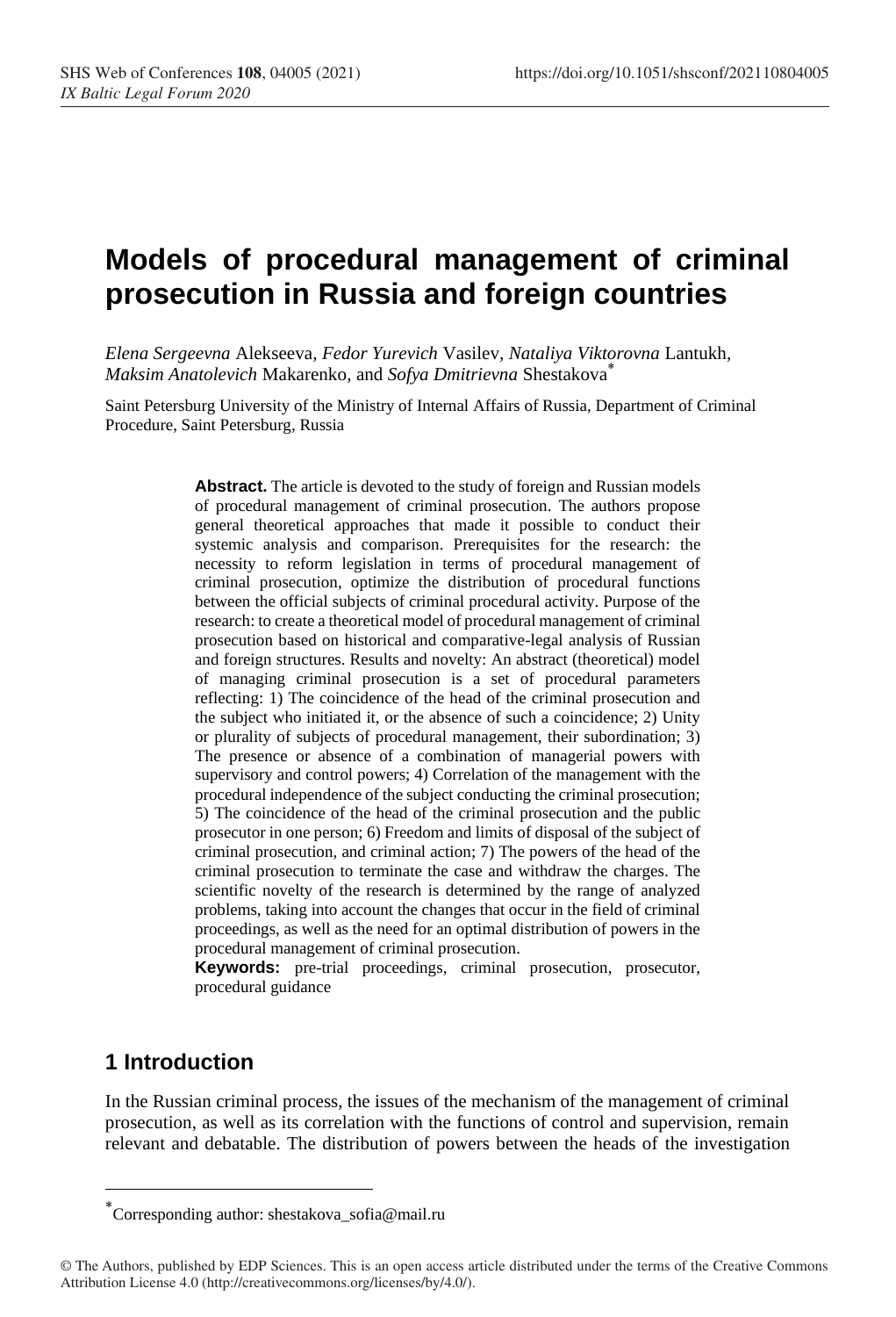departments, the heads of the inquiry, and the prosecutor, as well as the procedures associated with it, is controversial.

In the study, general scientific and specific scientific methods of cognition: historical, logical, systemic-structural, and comparative-legal methods, the method of legal modeling, etc. are used. The study is based on the conceptual provisions of the science of criminal procedure.

In Russia, since a certain time, there has been a redistribution of powers in the procedural management of criminal prosecution and two models of it have developed, which are performed by various subjects in the established volume and limits. Based on the analysis of foreign experience, its generalized model is made.

### **2 Discussion**

#### **2.1 Theoretical bases**

In most of the states covered by the study, the prosecutor acts as the main head of the criminal prosecution, has the exclusive right to bring charges, refuse criminal prosecution, terminate proceedings, and conclude a pre-trial agreement. Performing the function of procedural management allows him or her at any time of pre-trial proceedings to take decisions on the direction of the further course of the investigation, the use of coercive measures, to participate in investigative actions, to give the police separate orders and instructions, as well as to coordinate its actions [1]. This function is also known to individual states where the prosecutor's office cannot conduct an investigation directly (France, Spain, etc.) [2]. In the Russian criminal procedure, it is distributed between the prosecutor and the head of the investigative body, the heads of the bodies and departments of inquiry. At the same time, in science, there is no unity in the delimitation of such concepts as the prosecutor's supervision, departmental control, and procedural management [3, pp. 92-97].

Exercising procedural control, authorized officials establish whether the controlled activity complies with both the law and other requirements, in particular, those that determine the set tasks and methods of solving them. In Russia, departmental control is entrusted to the head of the investigative body, heads of bodies and departments of inquiry. As practice shows, it is partly conducted by the prosecutor while supervising, and this gives it a supra departmental character and brings attention to the issues of legality [4, p. 109].

#### **2.2 Historical aspect**

At the beginning of the 18th century, an investigative apparatus began to take shape in the Russian Empire. With the adoption of the Charter of Criminal Procedure in 1864, the institution of judicial investigators was established, the prosecutor was endowed with special powers to supervise their activities, as well as the rights of a public prosecutor [5]. However, the investigator, being at the court and under the supervision of the prosecutor, did not have a supervisor over himself or herself, capable of limiting his or her independence. During the Soviet period, the role of the prosecutor in criminal proceedings increased, and the prosecutor became the main head of criminal prosecution. This was not affected by endowing the head of the investigative department with part of their powers in accordance with the 1960 Criminal Procedure Code of the RSFSR [6, p. 25]. In the post-Soviet period, judicial control was introduced in pre-trial proceedings, which entailed a reduction in the supervisory powers of the prosecutor. The possibility of his or her management in the investigation was ruled out when the head of the investigative body appeared in 2007, but at the same time, it remained in relation to the inquiry. In fact, there was a differentiation of the management of criminal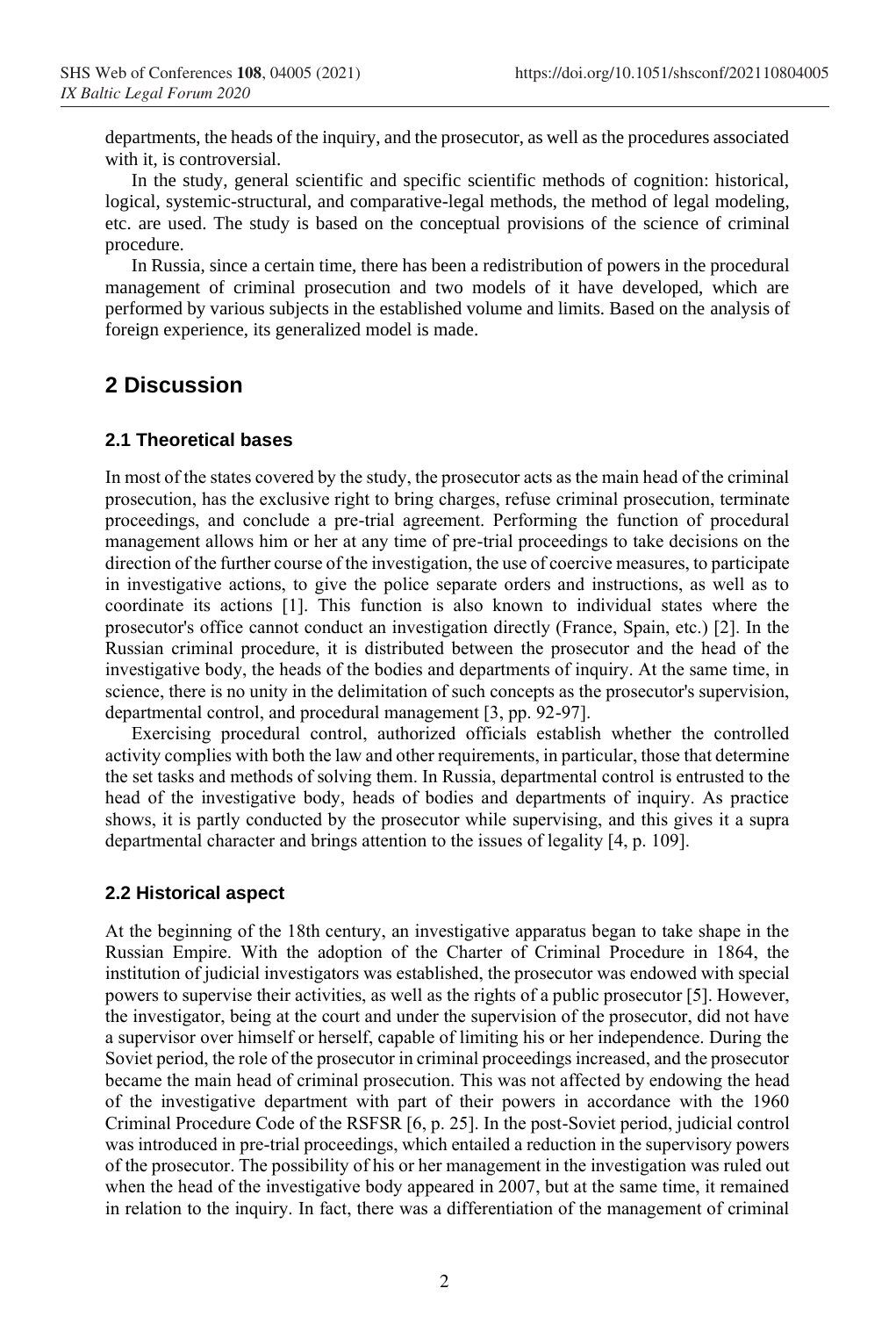prosecution into two models [7, p. 48]: 1) multilevel – retained the previous mechanism, applies to the inquiry and includes two levels of influence: intradepartmental one – comes from the heads of bodies and departments of inquiry; supra departmental – comes from the prosecutor; 2) one-level – has a relation to the investigator, all powers for procedural management are concentrated in the head of the investigative body.

#### **2.3 Commonwealth of independent states**

In the post-Soviet space, on the basis of the "inherited" union model of managing criminal prosecution, the former republics created their own models. Their legislators were guided by both Russian and German experience, including such an element of the German model of pre-trial proceedings as the balance of the procedural dominance of the prosecutor and the procedural independence of the person conducting the proceedings [8, p. 8]. The scientific approaches implemented in other states were taken into account, representing both the Romano-Germanic and Anglo-Saxon legal families.

The analysis of the current models in the CIS allows coming to the following conclusions:

1) It is characteristic (not for Russia) to endow the prosecutor with both the right to initiate criminal prosecution and its procedural management. Thus, according to the Criminal Procedure Code of Azerbaijan [9], he or she is the one who bears full responsibility for the execution of laws by the investigating bodies, represents them in courts, makes procedural decisions on the current cases, and performs individual investigative actions.

2) The Russian head of the investigative body has the broadest powers, both of a supervisory and a managerial nature. However, in other states, there is a tendency to expand the circle of heads in criminal prosecution, while maintaining the dominant role of the prosecutor.

3) The prosecutor, as a rule, is considered not only as the head of the criminal prosecution but also as the subject of supervision of legality in pre-trial proceedings.

4) Much less attention is given to the need to ensure the procedural independence of the investigator (in contrast to Russia) in other CIS countries. However, according to the Criminal Procedure Code of Kazakhstan [10], the investigator makes decisions independently. The instructions of the head of the investigation department should not limit his or her independence, and he or she has no right to cancel the decisions of the investigator, he or she is forced to address the prosecutor for this. In the Criminal Procedure Code of Kyrgyzstan [11], the head of the investigation is prohibited to give instructions to the investigator if they infringe on his or her independence.

5) Prosecutors in the CIS countries freely resolve issues related to both the termination of criminal cases and the formation of charges in pre-trial proceedings. The Russian prosecutor is limited in this in cases investigated by investigators. In most states, including Russia, the coincidence of the head of the criminal prosecution and the public prosecutor is permitted. Only the Criminal Procedure Code of the Republic of Azerbaijan establishes a ban on its maintenance to the prosecutor who was in charge of the investigation.

#### **2.4 European countries**

In the countries of the continental legal system, there is no single universal model for the management of criminal prosecution. Nevertheless, as a rule, both the police and the prosecutor's office can initiate criminal proceedings. In contrast to Russia, in Europe, the moment of initiating a criminal case is not associated with the issuance of a special procedural act. However, for example, according to the German Tax Code, a case is considered open from the moment the finance department, police, prosecutor's office or criminal court takes a measure aimed at incriminating someone of committing a crime [11].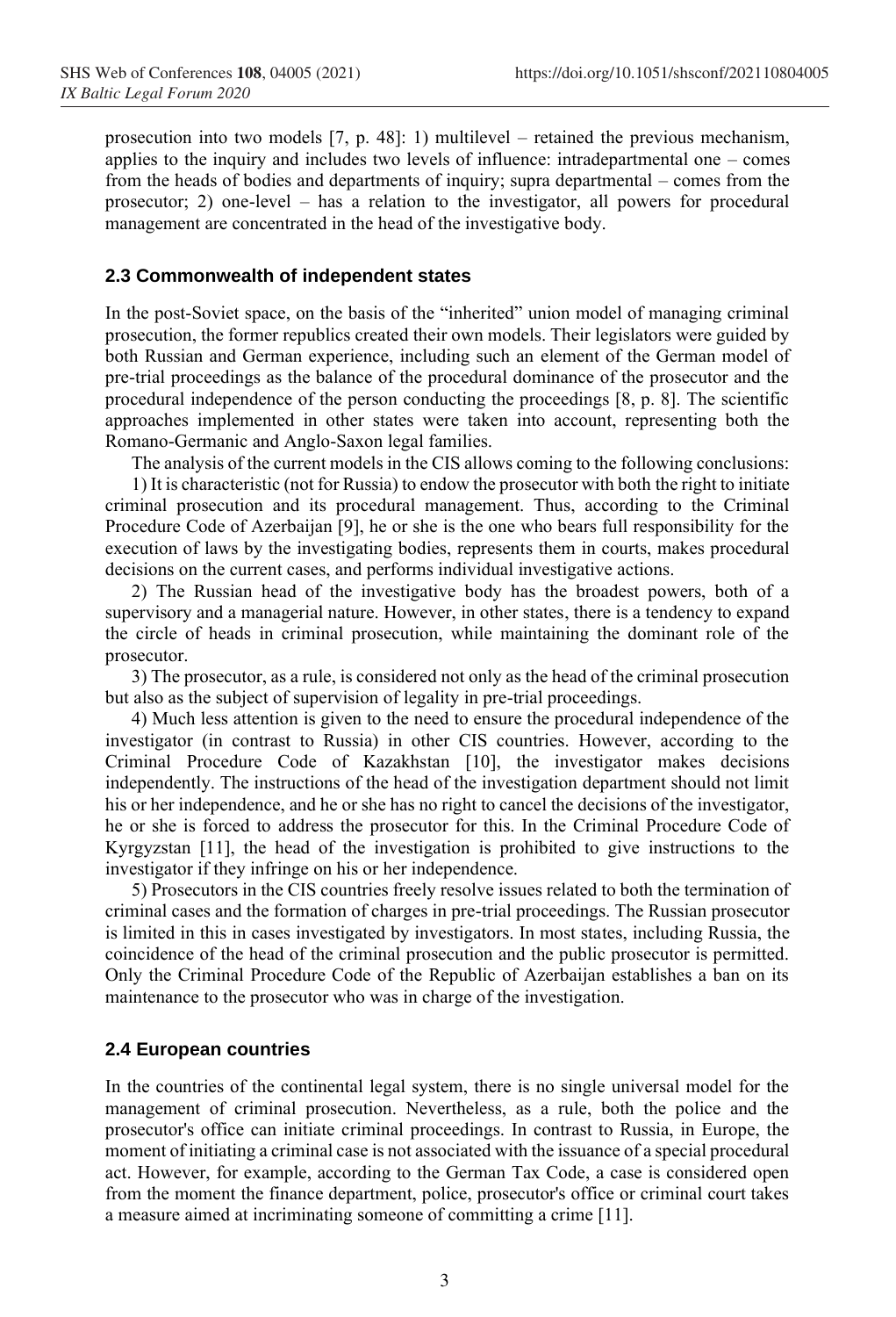Despite the right of the prosecutor to initiate a criminal case, further investigation may be entrusted to other bodies. Thus, depending on the complexity of the case and the current investigative situation in Sweden, it is conducted directly by the police under the management of a prosecutor or a police officer. The prosecutor conducts it in cases where there is a suspect in the case. In his or her absence, when investigating less complex cases, – it is done by the police. In Germany, however, the prosecutor alone is in charge of the investigation. In serious cases, investigations are conducted by investigators of the prosecutor's office [13].

At the final stage of the investigation, the prosecutor assesses the sufficiency of the collected evidence and determines the further progress of the case. According to the German Code of Criminal Procedure, if, as a result of the investigation, sufficient grounds for bringing a public accusation are established, the prosecutor's office presents it by filing the indictment in court, if not, it terminates the proceedings. In Sweden, if there is sufficient evidence to prove the guilt of the person, the prosecutor initiates proceedings before the trial. In the judicial stages, the function of the prosecutor's office, which is typical for European countries, is maintaining the public prosecution.

#### **2.5 The United States of America**

The analysis of this model involves the study of both federal legislation [13] and the laws of the states [14, 15]. It is due to the adversarial type of the American procedure, based on the principle of the expediency of criminal prosecution and the broad discretionary powers of the representative of the Attorney Service (analogous to the European prosecutor's office) predetermined by it – the exclusive and sovereign manager of the initiation of criminal prosecution, its direction and further fate [16]. The model is characterized by the following:

1) The monopoly right of the attorney to initiate criminal prosecution;

2) The unity of the subjects of the management of criminal prosecution. The chiefs of the police only provide for the collection of evidence, conduct searches and arrests, etc., perform organizational functions and do not exert any influence on the fate of the case;

3) Due to the absence of an admixture of supervisory and control powers to the powers to manage criminal prosecution, it exists in its pure form. The actions of the attorney, even outwardly similar to the supervisory actions – the expression of consent for the police to address to court for an arrest warrant, search warrant, etc. are not an additional means of ensuring constitutional rights and freedoms of an individual, but exclusively a manifestation of expediency in the sense of the coordination of actions of the police and other subjects of criminal prosecution with the intentions of its head, since by giving such consent, he or she expresses his or her intention to continue the persecution, and in the absence of such an intention, he or she will simply refuse it and it will thereby be terminated;

4) The subject conducting the criminal prosecution lacks procedural independence in its Russian sense. He or she is only a tool in the hands of the head, aimed at the goal and used at his or her own discretion to achieve it;

5) Inseparability of criminal prosecution and its management at all stages of criminal proceedings, including public prosecution in court, as well as the appeal against court decisions. The prosecution in court, as a rule, is supported by the same attorney who initiates it;

6) The attorney's wide, almost unlimited freedom to dispose of a criminal action, the subject of the charge: from the autocratic decision on the initiation of criminal prosecution, artificial understatement of the volume and severity of charges in connection with concluding plea deals to refusal to prosecute, as well as on the grounds of its further inexpediency;

7) The absolute right of the head of the criminal prosecution to terminate it, refusal to prosecute in court – nolle prosequi. The requirement, predetermined by the federal law and the law of some states, for a court to approve a prosecutor's waiver of prosecution, which is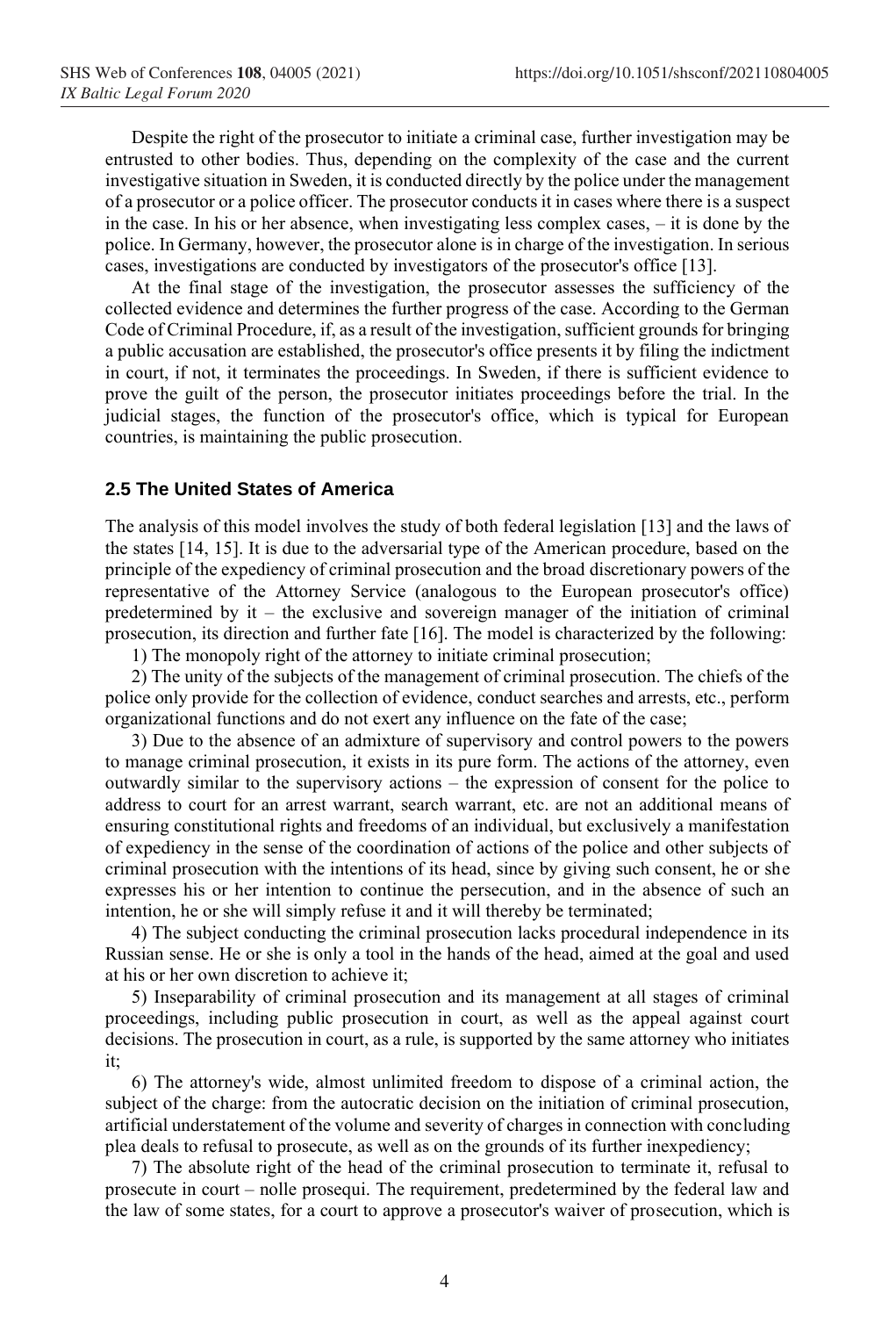filed after making an indictment or after being transferred to the court by the grand jury, has a formal nature: the court usually approves it.

## **3 Conclusion**

As the research shows, there are several well-established models of procedural management of criminal prosecution. They can be characterized through the presented system of parameters that open up the possibility for modeling. An attempt was made to test it by analyzing the models that have developed in the countries of the Anglo-Saxon and Romano-Germanic legal systems, in Russia and other CIS countries. The possibility of using the modeling method as a reliable tool in conducting scientific research on the stated problems is shown.

### **References**

- 1. Yu.P. Borulenkov, Russian Investigator, **10** (2013)
- 2. S.P. Sherba, N.V. Dodonov, Zakonnost, **6**, 53-57 (2011)
- 3. E.K. Kutuev, Ugolovno-protsessualnoe pravo (Ugolovnyi protsess) [The Law of Criminal Procedure (Criminal procedure)] (Direct-Media, Moscow, Berlin, 2020)
- 4. G.N. Korolev, Prokurorskoe ugolovnoe presledovanie v rossiiskom ugolovnom protsesse [Prosecutor's criminal prosecution in the Russian criminal process] (Yurlitinform, Moscow, 2006)
- 5. T.D. Dudorov, Legal Science, **4**, 14 (2014)
- 6. N.N. Polyansky, Ugolovno-protsessualnyi kodeks RSFSR (Sravnitelnyi ocherk staroi i novoi redaktsii kodeksa) [Code of Criminal Procedure of the RSFSR (Comparative essay of the old and new versions of the code)] (Moscow, 1923)
- 7. M.A. Makarenko, Ugolovno-protsessualnye pravootnosheniya s uchastiem prokurora [Criminal-procedural legal relationships with participation of the prosecutor: monograph] (Saint Petersburg University of the Ministry of Internal Affairs of Russia, Saint Petersburg, 2019)
- 8. S.G. Konovalov, Elementy germanskoi modeli dosudebnogo proizvodstva v ugolovnom protsesse postsovetskikh gosudarstv [The elements of the German model of pre-trial proceeding in criminal process of post-Soviet states], Abstract of a PhD thesis (Lomonosov Moscow State University, Moscow, 2018). Accessed on: November 11, 2020. [Online]. Available: https://www.msal.ru/upload/main/00disser/2016/Konovalov/Диссертация%20Конова лов.pdf
- 9. Ugolovno-protsessualnyi kodeks Azerbaidzhanskoi Respubliki [Criminal Procedure Code of the Azerbaijan Republic] (2000). Accessed on: December 2, 2020. [Online]. Available: https://online.zakon.kz/document/?doc\_id=30420280
- 10. Ugolovno-protsessualnyi kodeks Respubliki Kazakhstan [Criminal Procedure Code of the Republic of Kazakhstan] (2014). Accessed on: December 2, 2020. [Online]. Available: https://online.zakon.kz/Document/?doc\_id=31575852
- 11. Ugolovno-protsessualnyi kodeks Kyrgyzskoi Respubliki [Criminal Procedure Code of the Kyrgyz Republic] (2017). Accessed on: December 2, 2020. [Online]. Available: https://online.zakon.kz/document/?doc\_id=36313326
- 12. U. Hellman, *Vvedenie v ugolovno-protsessualnoe pravo FRG [Introduction to the law of criminal procedure of FRG]*, in P. Golovnenkov, N. Spitsa (eds.), Ugolovno-